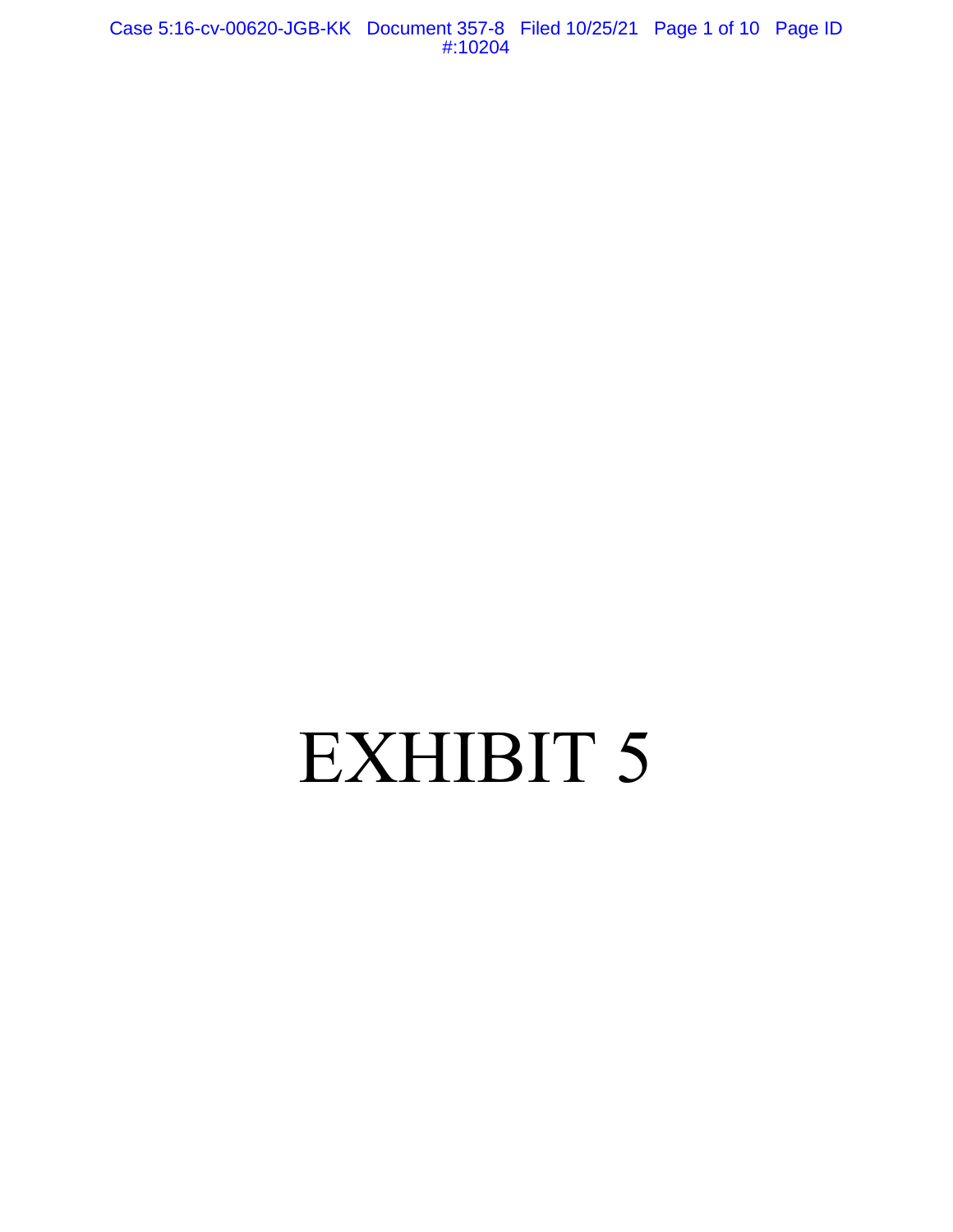# **NOTICE OF PROPOSED SETTLEMENT AND HEARING IN CLASS ACTION INVOLVING NONCITIZENS WHO ARE DETAINED PURSUANT TO 8 U.S.C. § 1226(a) IN THE CENTRAL DISTRICT OF CALIFORNIA AND ARE FOUND ELIGIBLE FOR RELEASE ON BOND**

# **HERNANDEZ, ET AL. V. GARLAND, ET AL., Case No. 5:16-cv-00620-JGB-KK IN THE UNITED STATES DISTRICT COURT FOR THE CENTRAL DISTRICT OF CALIFORNIA**

**TO:** All individuals who are or will be detained under 8 U.S.C. § 1226(a) in the Central District of California ("the District") and are found eligible for release on bond (the "Class").

You are hereby notified that a hearing (the "Fairness Hearing") has been scheduled for 2021, at  $\ldots$  .m. before the Honorable Jesus G. Bernal of the United States District Court for the Central District of California, in Courtroom at the United States Courthouse, 3470 Twelfth Street, Riverside, California for consideration of a proposed settlement of claims that have been brought on your behalf in this lawsuit.

# **Purpose of This Notice**

This notice has three purposes: (1) to tell you about the proposed settlement and the Fairness Hearing; (2) to tell you how to obtain more information, including a copy of the full proposed Settlement Agreement; and (3) to explain how you may object to the proposed Settlement Agreement if you disagree with it.

## **Background**

This class action lawsuit was filed on April 6, 2016 claiming that the U.S. Government failed to consider detained individuals' ability to pay and alternative, non-monetary conditions of supervision when setting bond or other conditions of release under the Immigration and Nationality Act ("INA"), 8 U.S.C. § 1226(a). Plaintiffs alleged that the government's failure to do so violated the U.S. Constitution and the INA.

On November 11, 2016, the Court ruled that the Plaintiffs' claims could go forward as a class action, and issued a preliminary injunction requiring the government to consider a detained individual's ability to pay in setting a bond, and the availability of non-monetary conditions of release. The parties have now reached a settlement that the Court has preliminarily approved.

# **Description of the Proposed Settlement Agreement**

The following description is only a summary of the key points in the proposed Settlement Agreement. Information on obtaining a copy of the full proposed Agreement is provided after this summary.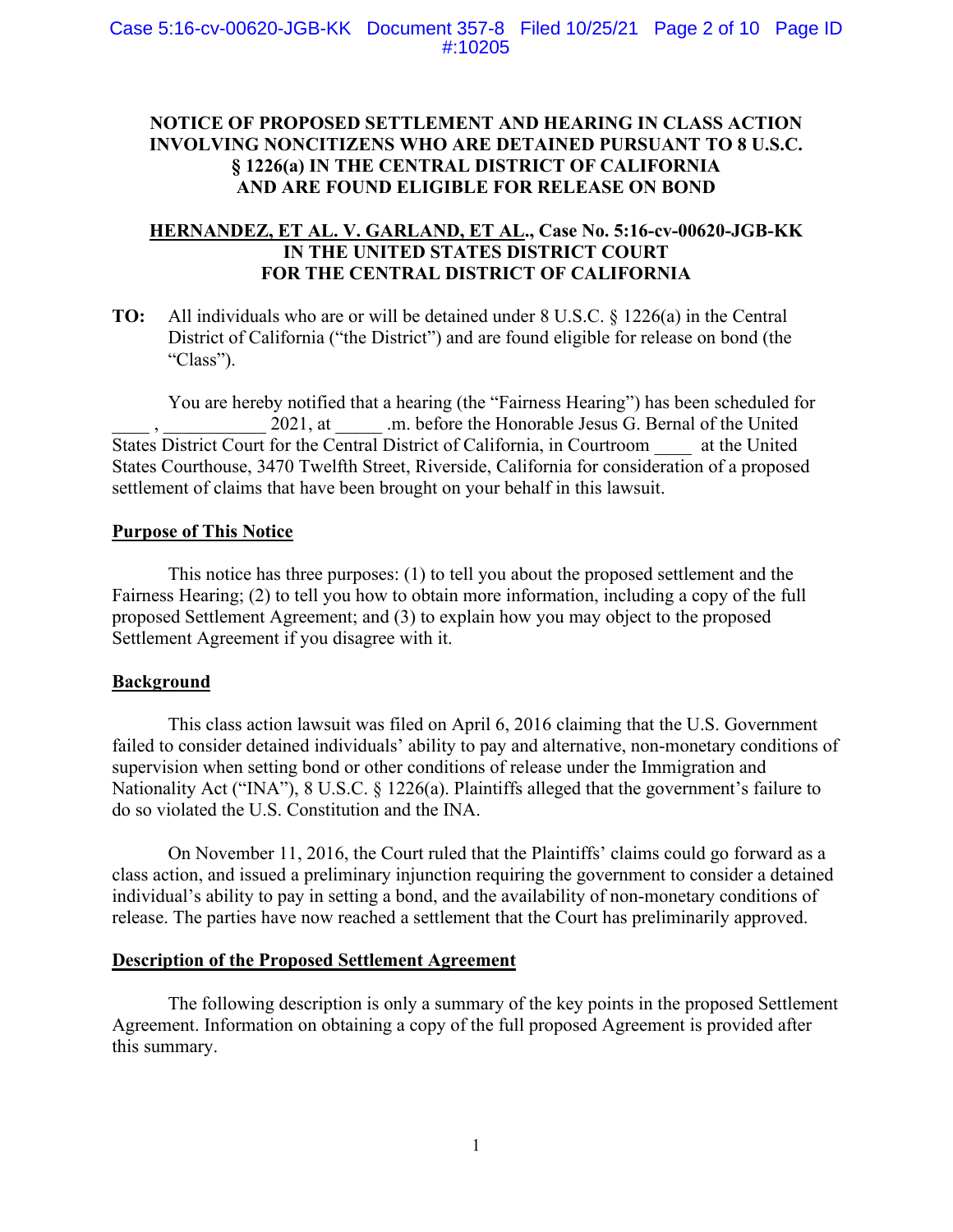#### Case 5:16-cv-00620-JGB-KK Document 357-8 Filed 10/25/21 Page 3 of 10 Page ID #:10206

- (1) **ICE must consider ability to pay a bond and alternative conditions of release**. For individuals detained under § 1226(a) within the District who are eligible for release on bond, when setting or reviewing the terms of a detainee's release, ICE will (1) consider the detainee's financial circumstances and financial ability to pay a bond; (2) not set bond at a greater amount than necessary to ensure the detainee's appearance at all future immigration proceedings, including for removal if so ordered; and (3) consider whether the detainee may be released on alternative conditions of release, alone or in combination with a bond, that are sufficient to mitigate flight risk. In making the initial custody determination, ICE will ask the detainee to explain his or her financial circumstances, and may evaluate the detainee's financial circumstances based on testimony alone or also based on documentation or other evidence if the officer determines such evidence is necessary to evaluate the detainee's financial ability to pay a bond.
- (2) **The Immigration Judge ("IJs") must consider ability to pay a bond and alternative conditions of release.** Similarly, when conducting custody redetermination hearings for individuals detained under  $\S$  1226(a) within the District, if an IJ determines that the detainee is eligible for release on bond, the IJ will (1) consider the detainee's financial circumstances and financial ability to pay a bond; (2) not set bond at a greater amount than necessary to ensure the detainee's appearance at all future immigration proceedings, including for removal if so ordered; and (3) consider whether the detainee may be released on alternative conditions of release, alone or in combination with a lower bond, that are sufficient to mitigate flight risk. The IJ must affirmatively inquire into the detainee's financial circumstances and make an individualized assessment of the detainee's current ability to pay the bond amount to be set. In assessing a detainee's ability to pay, the IJ should consider all relevant evidence in the record, including any information solicited by ICE, and may inquire into any additional evidence presented relevant to an ability to pay. The IJ may assess a detainee's financial circumstances based on their sworn testimony alone or, where necessary, may require the detainee to provide corroborative evidence concerning the detainee's financial circumstances. When rendering a decision in which a bond is set, if the parties have not stipulated to the bond amount or conditions of release, the IJ should explain why, whether orally or in writing, the bond amount is appropriate in light of any evidence of the detainee's financial circumstances. The IJ should also explain why he or she did or did not order alternative conditions of supervision.
- (3) **Appeal to the Board of Immigration Appeals ("BIA").** Class Members may appeal an IJ's custody or bond determination to the BIA, including an IJ's assessment of the Class Member's financial ability to pay a bond and what, if any, conditions of release are necessary to mitigate flight risk and ensure the alien's future appearance.
- (4) **Notice, guidelines, instructions, and training**: The Agreement provides for the distribution to ICE and IJs of a notice, guidelines, and instructions regarding implementation of the Agreement, as well as training on the requirements of the Agreement.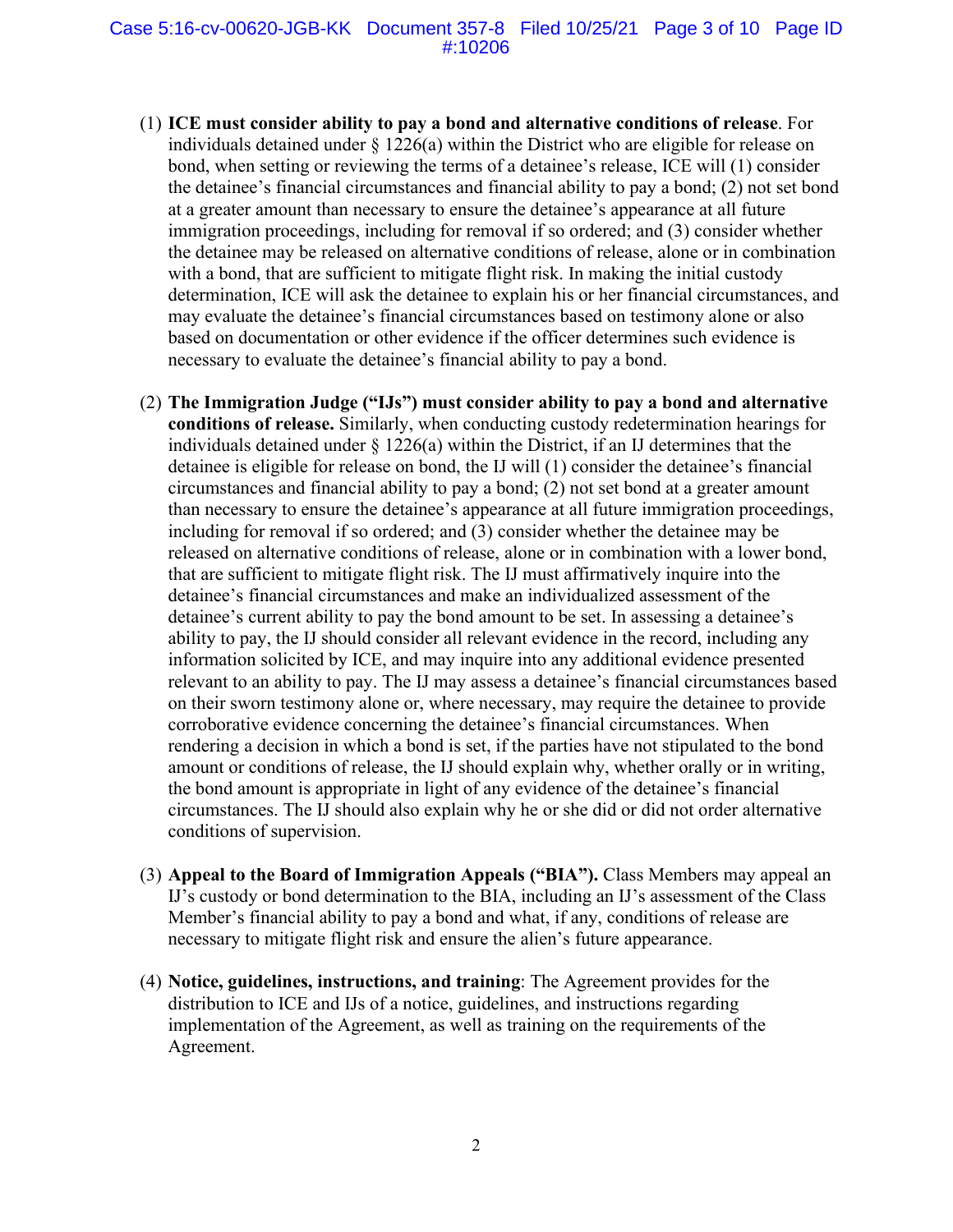- (5) **The Government must regularly report information about whether they are meeting the requirements of the Agreement:** the Government will provide periodic data reports to Class Counsel for a default period of four years to allow Class Counsel to monitor the implementation of the Agreement. Should the Court make no findings of non-compliance during the first three years the Agreement is in effect, the Government will have no obligation to produce data reports covering the fourth year.
- (6) **The Court can enforce the Agreement if there are any violations:** The Court will retain jurisdiction to enforce the terms of the Settlement Agreement.
- (7) **Attorneys' fees and costs:** The Government will pay Class Counsel attorneys' fees and costs up to an amount of \$1,748,975.72.
- (8) **Release of claims:** Class Members will release the Government from all claims that were asserted on behalf of the Class arising from or related to the facts and circumstances alleged in the lawsuit.

# **For Further Information:**

THE ABOVE IS ONLY A SUMMARY OF THE PROPOSED AGREEMENT. TO UNDERSTAND IT FULLY, YOU SHOULD READ THE ENTIRE AGREEMENT. Copies of the proposed Agreement may be obtained from (1) the EOIR website (www.justice.gov/eoir) (2) the ACLU of Southern California website (www.aclusocal.org/hernandezsettlement); (3) the organizations on EOIR's current List of Pro Bono Legal Service Providers in the Central District of California; and (4) by writing to Class Counsel at the address listed below.

## **Procedures for Agreement or Objection:**

IF YOU AGREE with the proposed settlement, you do not need to do anything at this time. If you are no longer detained and wish to attend, you may be present at the Fairness Hearing at the date, time, and location stated above.

IF YOU DISAGREE with the proposed settlement, you have a right to object to it. Your objections will be considered by the Court as it reviews the settlement ONLY IF you follow these procedures:

(1) By mailing your written objections to either:

(a) **Class Counsel**. Please subject your written objections, via regular mail, to:

*Hernandez, et al. v. Garland, et al*. Class Action Settlement c/o ACLU Foundation of Southern California 1313 West 8th Street Los Angeles, California 90017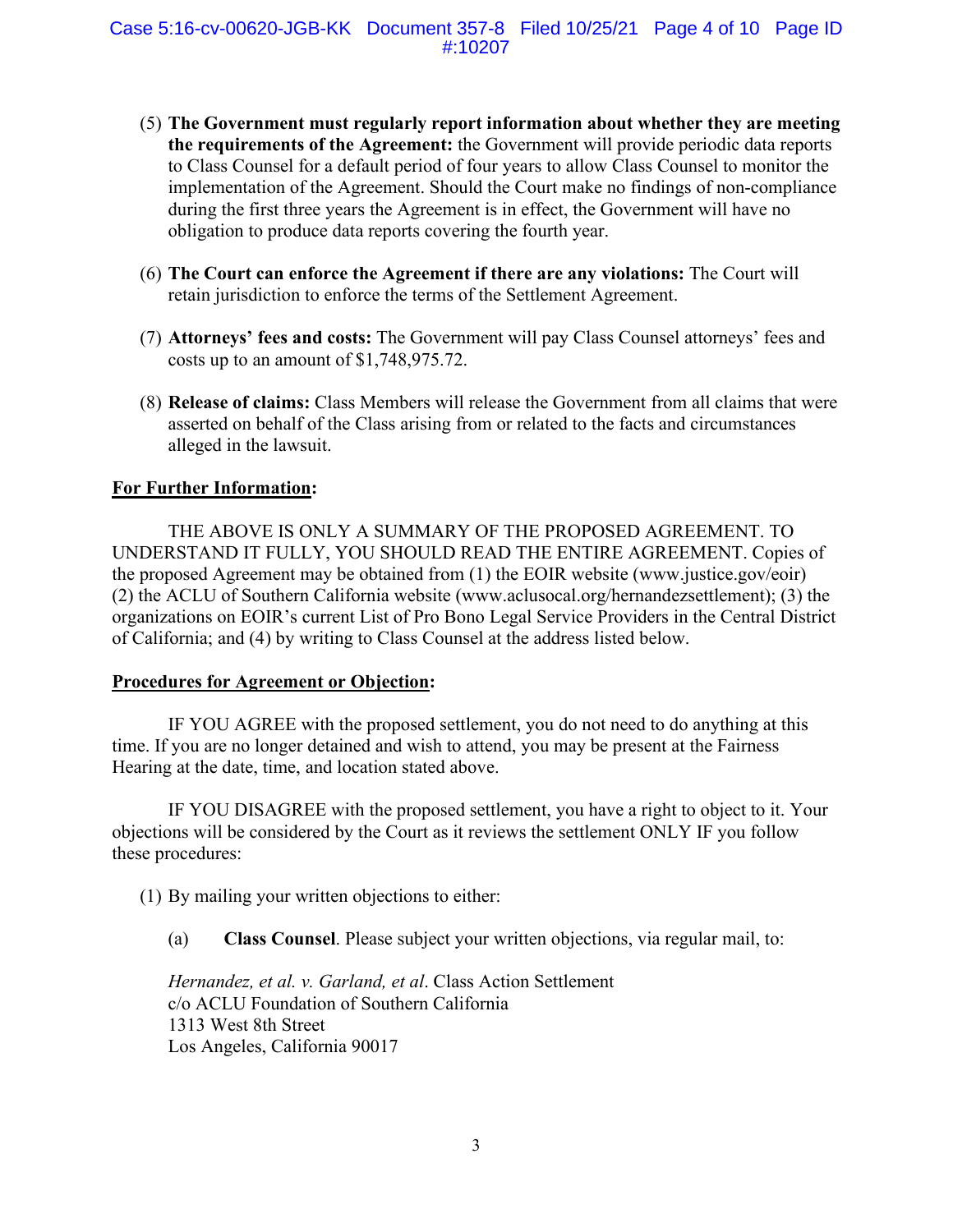#### Case 5:16-cv-00620-JGB-KK Document 357-8 Filed 10/25/21 Page 5 of 10 Page ID #:10208

Your written objection must list your name, alien number, and current detention facility or address, and include a statement of the reasons for the objection.

(b) **The Court.** Alternatively, you may file your objections and any additional papers, briefs, pleadings, or other documents in support of your objection with the Clerk of Court. All such papers must include the caption *Hernandez, et al. v. Garland, et al*., Case No. 5:16-cv-00620-JGB-KK, and provide: (i) your full name and current detention facility or address; (ii) a signed declaration that you believe you are a member of the Settlement Class; (iii) the specific grounds for the objection; (iv) all documents or writings that you wish the Court to consider; and (v) a notice of intent (if any) to appear at the Fairness Hearing. All filings sent by mail must be directed to:

Clerk of the Court United States District Court of the Central District of California United States Courthouse 3470 Twelfth Street Riverside, California 92501

# **If you file your objection with the Court, you must also mail copies to Class Counsel and Defendants' counsel at the address below. DO NOT CONTACT THE COURT REGARDING THE FAIRNESS HEARING.**

(2) The deadline for receipt of written objections by Class Counsel and the Court is  $\frac{1}{2021}$ , 1. Objections must be postmarked (or filed with the Court) on or before 2021. Objections must be postmarked (or filed with the Court) on or before be considered timely. Objections filed or mailed after that date will not be considered. Class members who fail to lodge objections on or before \_\_\_\_\_\_\_\_\_\_, 2021 will not be permitted to testify at the Fairness Hearing.

(3) Class Counsel and Defendants' Counsel will have until \_\_\_\_\_\_\_\_\_\_, 2021 to file and serve responses to any objections that are submitted and filed.

ATTORNEYS' NAMES AND ADDRESSES FOR CLASS AND DEFENDANTS:

Class Counsel:

*Hernandez, et al. v. Garland, et al.* Class Action Settlement c/o ACLU Foundation of Southern California 1313 West 8th Street Los Angeles, CA 90017

Defendants Counsel:

Brian C. Ward Senior Litigation Counsel U.S. Department of Justice Civil Division Office of Immigration Litigation District Court Section P.O. Box 868, Ben Franklin Station Washington, DC 20044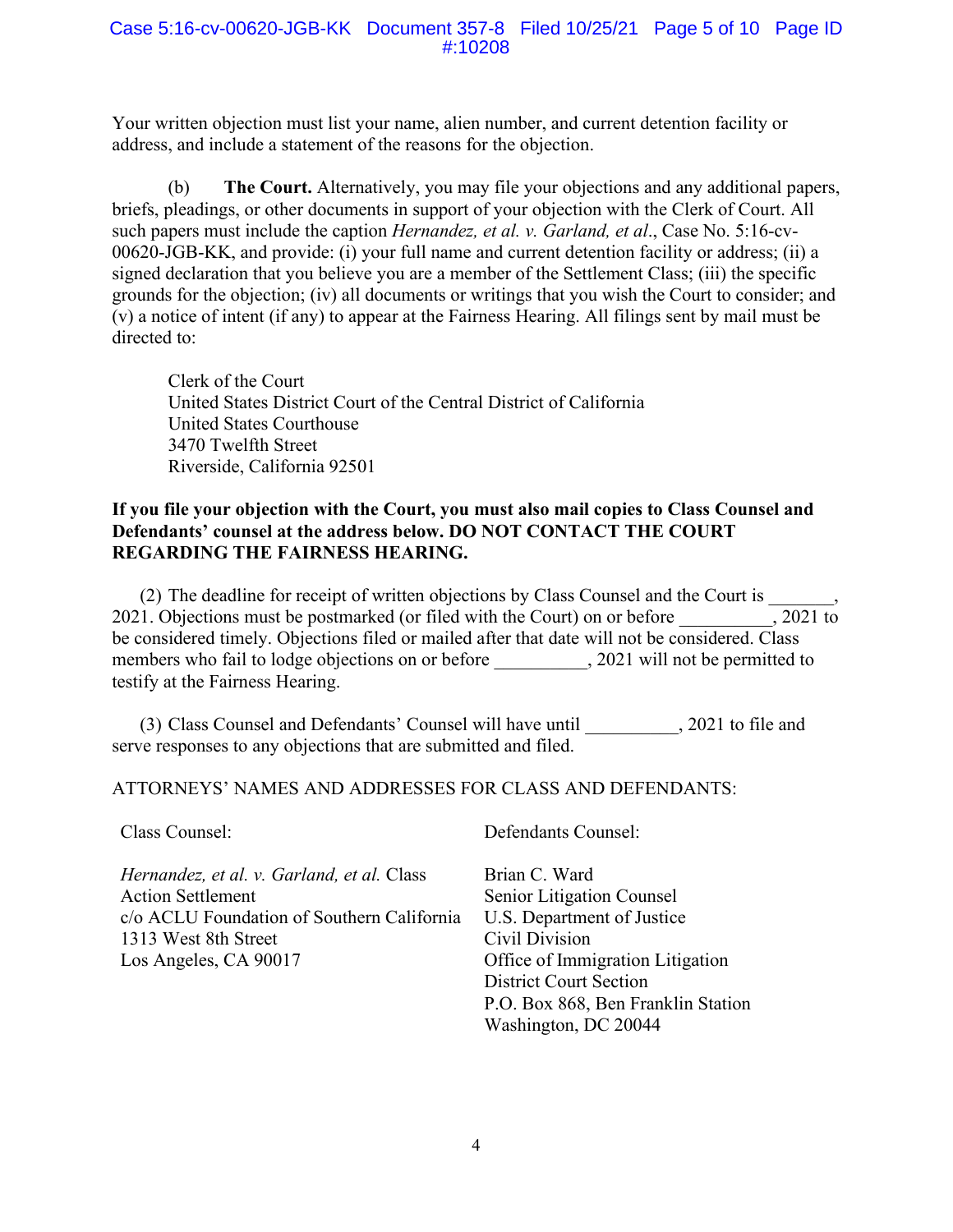# **NOTIFICACIÓN DEL ACUERDO DE CONCILIACIÓN Y AUDIENCIA EN UNA DEMANDA COLECTIVA QUE IMPLICA A LOS NO CIUDADANOS QUE ESTÁN DETENIDOS DE CONFORMIDAD CON EL TÍTULO 8 DEL CÓDIGO DE LOS ESTADOS UNIDOS, ART. 1226(a) EN ELDISTRITO CENTRAL DE CALIFORNIA Y REUNEN LAS CONDICIONES PARA SER PUESTOS EN LIBERTAD BAJO FIANZA**

# **HERNÁNDEZ, ET AL. V. GARLAND, ET AL.**, **Caso No. 5:16-cv-00620-JGB-KK EN EL TRIBUNAL DEL DISTRITO DE LOS ESTADOS UNIDOS PARA EL DISTRITO CENTRAL DE CALIFORNIA**

**A:** Todos los individuos que están o van a estar detenidos según lo dispuesto en el Título 8 del Código delos Estados Unidos, art. 1226(a) en el Distrito Central de California ("el Distrito") y reúnen las condiciones para ser puestos en libertad bajo fianza (la "Demanda Colectiva").

Por la presente se le notifica que se ha concertado una audiencia (la "Audiencia de Equidad") para , 2021, a las m. ante el Honorable Jesús G. Bernal del Tribunal del Distrito de los Estados Unidos para el Distrito Central de California, en la Sala de Audiencia en el Tribunal de los Estados Unidos, 3470 Twelfth Street, Riverside, California para la consideración de una propuesta de conciliación de las reclamaciones que se han presentado en su nombre en esta demanda.

#### **Propósito de este aviso**

Este aviso tiene tres propósitos: (1) informarle sobre la propuesta de conciliación y la Audiencia de Equidad; (2) indicarle cómo obtener más información, incluyendo una copia del Acuerdo de Conciliación propuesto completo; y (3) explicarle cómo puede objetar el Acuerdo de Conciliación propuesto si no está deacuerdo con él.

## **Antecedentes**

Esta demanda colectiva se presentó el 6 de abril de 2016 alegando que el Gobierno de los Estados Unidos no tuvo en cuenta la capacidad de pago de las personas detenidas y las condiciones alternativas no monetarias de supervisión a la hora de fijar la fianza u otras condiciones de puesta en libertad en virtud de laLey de Inmigración y Nacionalidad ("INA", por sus siglas en inglés), Título 8 del Código de los Estados Unidos, art. 1226(a). Los demandantes alegaron que el hecho de que el gobierno no lo hiciera violaba la Constitución de los Estados Unidos y la INA.

El 11 de noviembre de 2016, el Tribunal dictaminó que las reclamaciones de los demandantes podían seguir adelante como una demanda colectiva, y emitió una orden judicial preliminar que exigía al gobierno que tuviera en cuenta la capacidad de pago de un individuo detenido a la hora de fijar una fianza, y la disponibilidadde condiciones no monetarias para la puesta en libertad. Las partes han llegado a un acuerdo que el Tribunal ha aprobado de forma preliminar.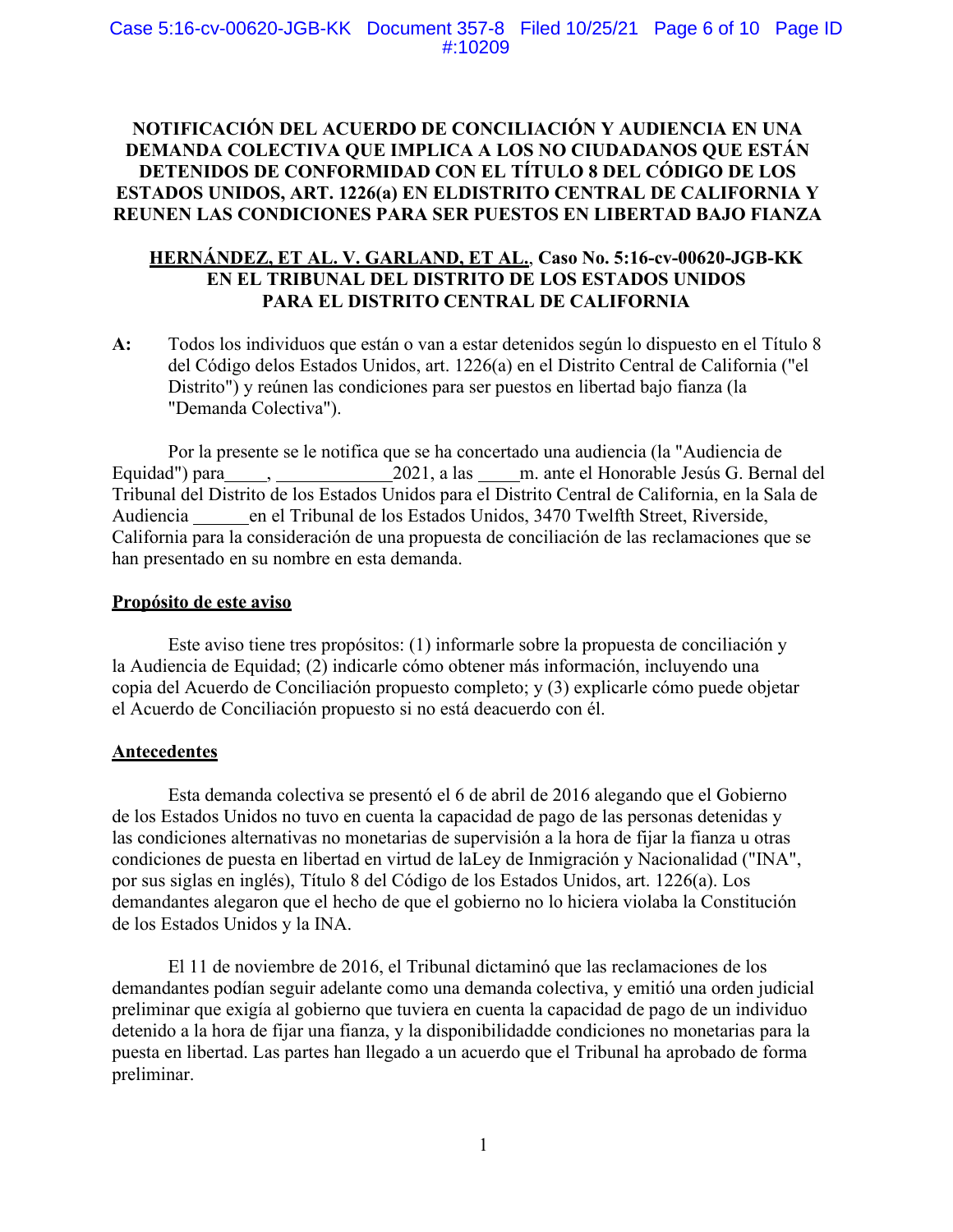#### Case 5:16-cv-00620-JGB-KK Document 357-8 Filed 10/25/21 Page 7 of 10 Page ID #:10210

#### **Descripción del Acuerdo de Conciliación Propuesto**

La siguiente descripción es sólo un resumen de los puntos clave del Acuerdo de Conciliación Propuesto. Después de este resumen se ofrece información para obtener una copia del Acuerdo propuesto completo.

- (1) **ICE debe considerar la capacidad para pagar una fianza y condiciones alternativas de la puesta enlibertad.** En el caso de las personas detenidas en virtud del art. 1226(a) dentro del distrito que reúnen lascondiciones para la puesta en libertad bajo fianza, al establecer o revisar las condiciones de la puesta en libertad de un detenido, ICE (1) considerará la situación económica del detenido y su capacidad financiera para pagar una fianza; (2) no fijará la fianza en una cantidad mayor de la necesaria para garantizar la comparecencia del detenido en todos los procedimientos de inmigración futuros, incluida laexpulsión si así se ordena; y (3) considerará si el detenido puede ser puesto en libertad bajo condiciones alternativas de libertad, por separado o en combinación con una fianza, que sean suficientes para mitigarel riesgo de fuga. Al tomar la determinación inicial de la custodia, ICE pedirá al detenido que explique su situación económica y podrá evaluar las circunstancias financieras del detenido basándose sólo en el testimonio o también en la documentación u otras pruebas si el oficial determina que tales pruebas son necesarias para evaluar la capacidad financiera del detenido para pagar una fianza.
- (2) **El Juez de Inmigración ("IJ", por sus siglas en inglés) deberá considerar la capacidad para pagar una fianza y condiciones alternativas de la puesta en libertad.**  Del mismo modo, al llevar a cabo las audiencias de redeterminación de custodia para las personas detenidas en virtud del art. 1226(a) dentro del distrito, si un IJ determina que el detenido reúne los requisitos para la puesta en libertad bajo fianza, el IJ (1) considerará la situación económica y la capacidad financiera del detenido para pagar una fianza; (2) no fijará la fianza en una cantidad mayor de la necesaria para garantizar la comparecencia del detenido en todos los procedimientos de inmigración futuros, incluida la expulsión si así se ordena; y (3)considerará si el detenido puede ser puesto en libertad bajo condiciones alternativas de liberación, por separado o en combinación con una fianza menor, que sean suficientes para mitigar el riesgo de fuga. ElIJ deberá indagar expresamente sobre las circunstancias financieras del detenido y hacer una evaluación individualizada de la capacidad actual del detenido para pagar el importe de la fianza que se fije. Al evaluar la capacidad de pago del detenido, el IJ considerará todas las pruebas pertinentes del expediente,incluida cualquier información solicitada por ICE, y podrá indagar sobre cualquier prueba adicional presentada que sea relevante para la capacidad de pago. El IJ podrá evaluar las circunstancias económicas del detenido basándose solo en su testimonio jurado o, en su caso, podrá exigir al detenido que aporte pruebas corroborativas sobre las circunstancias económicas del detenido. Al dictar una decisión en la que se fije una fianza, si las partes no han estipulado el importe de la fianza o las condiciones de la puesta en libertad, el IJ deberá explicar, ya sea oralmente o por escrito, el por qué el importe de la fianza es adecuado teniendo en cuenta cualquier prueba de las circunstancias financieras del detenido. El IJ también deberá explicar por qué ordenó o no condiciones alternativas de supervisión.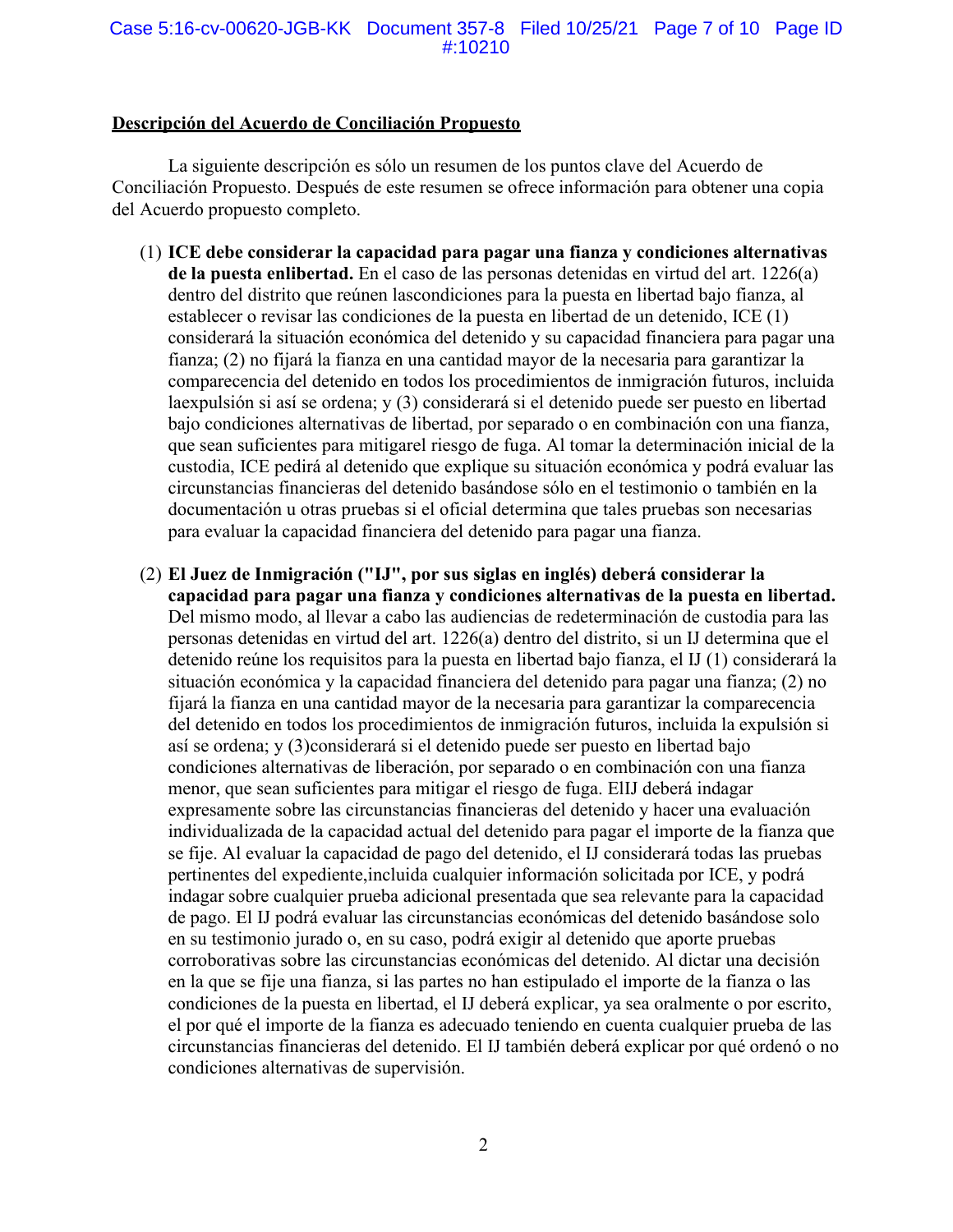- (3) **Recurso ante la Junta de Apelación de Inmigración ("BIA", por sus siglas en inglés).** Los Miembros de la Demanda Colectiva pueden apelar la decisión de custodia o fianza de un IJ ante la BIA,incluyendo la evaluación del IJ sobre la capacidad financiera del Miembro de la Demanda Colectiva para pagar la fianza y qué condiciones de puesta en libertad, si las hay, son necesarias para mitigar el riesgo de fuga y garantizar la futura comparecencia del extranjero.
- (4) **Aviso, directrices, instrucciones y formación**: El Acuerdo prevé la distribución a ICE y a los IJ de unaviso, directrices e instrucciones relativas a la aplicación del Acuerdo, así como formación sobre los requisitos del Acuerdo.
- (5) **El Gobierno deberá informar periódicamente sobre el cumplimiento de los requisitos del Acuerdo:**el Gobierno presentará informes de datos regularmente a los Abogados de la Demanda Colectiva por un período predeterminado de cuatro años para permitir a los Abogados de la Demanda Colectiva supervisar la aplicación del Acuerdo. En caso de que el Tribunal de Justicia no constate ningún incumplimiento durante los primeros tres años de vigencia del Acuerdo, el Gobierno no tendrá ninguna obligación de presentar informes de datos correspondientes al cuarto año.
- (6) **El Tribunal podrá hacer cumplir el Acuerdo si hay alguna infracción:** El Tribunal mantendrá lajurisdicción para hacer cumplir los términos del Acuerdo de Conciliación.
- (7) **Honorarios y costos de los abogados:** El Gobierno pagará los honorarios y costos de los Abogados dela Demanda Colectiva hasta una cantidad de \$1,748,975.72.
- (8) **Exoneración de reclamaciones:** Los Miembros de la Demanda Colectiva exonerarán al Gobierno detodas las reclamaciones que se hayan hecho valer en nombre de la Demanda Colectiva derivadas o relacionadas con los hechos y circunstancias alegados en la demanda.

## **Para más información:**

LO ANTERIOR ES SÓLO UN RESUMEN DEL ACUERDO PROPUESTO. PARA ENTENDERLO EN SU TOTALIDAD, DEBERÁ LEER EL ACUERDO COMPLETO. Se pueden obtener copias del Acuerdo propuesto (1) en el sitio web del EOIR [\(www.justice.gov/eoir\) \(](http://www.justice.gov/eoir))2) en el sitio web del ACLU del Sur de California [\(www.aclusocal.org/hernandezsettlement\); \(](http://www.aclusocal.org/hernandezsettlement)%3B)3) las organizaciones que figuran en la lista actualizada de Proveedores de Servicios Legales Gratuitos del EOIR en el Distrito Central de California; y (4) escribiendo a losAbogados de la Demanda Colectiva en la dirección indicada a continuación.

## **Procedimientos de acuerdo u objeción:**

SI ESTÁ DE ACUERDO con el acuerdo propuesto, no necesita hacer nada en este momento. Si ya noestá detenido y desea asistir, puede estar presente en la Audiencia de Equidad en la fecha, hora y lugar indicado anteriormente.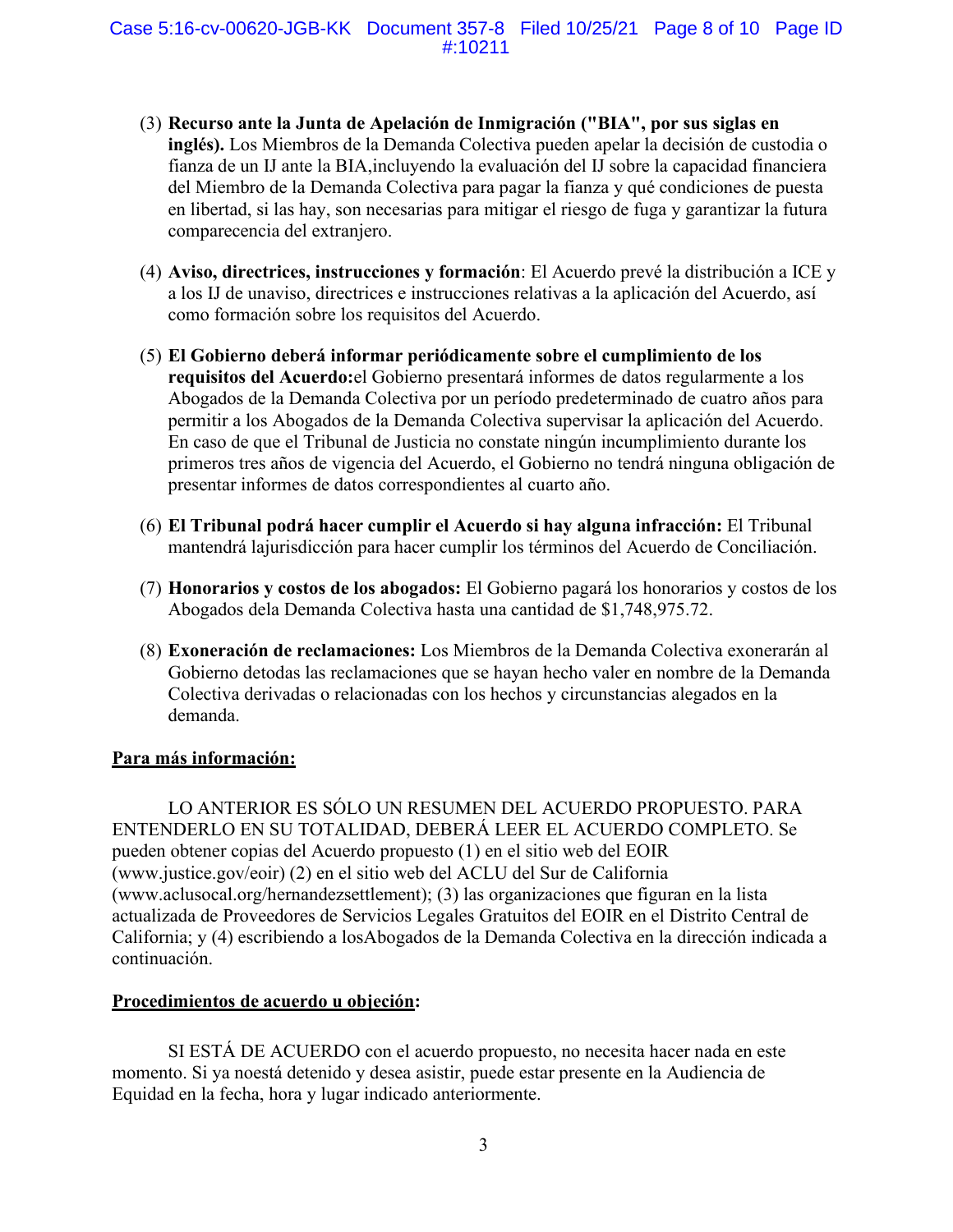#### Case 5:16-cv-00620-JGB-KK Document 357-8 Filed 10/25/21 Page 9 of 10 Page ID #:10212

SI NO ESTÁ DE ACUERDO con el acuerdo propuesto, tiene derecho a oponerse a él. Sus objecionesserán consideradas por el Tribunal al revisar el acuerdo SÓLO si sigue estos procedimientos:

(1) Enviando sus objeciones por escrito a:

(a) **Abogado de la Demanda Colectiva**. Envíe sus objeciones por escrito, a través de correoordinario, a:

> *Hernández, et al. v. Garland, et al*. Class Action Settlement [*Acuerdo de Demanda Colectiva*] c/o ACLU Foundation of Southern California [*Fundación ACLU del Sur de California*] 1313 West 8th Street Los Angeles, California 90017

Su objeción por escrito deberá enumerar su nombre, número de extranjero y centro de detención o direcciónactual, e incluir una declaración de las razones de la objeción.

(b) **El Tribunal.** Alternativamente, usted puede presentar sus objeciones y cualquier documento adicional, informes, alegatos u otros documentos en apoyo de su objeción ante el secretario del Tribunal. Todosestos documentos deben incluir el título *Hernández, et al. v. Garland, et al*., Caso No. 5:16-cv-00620-JGB-KK,y proporcionar: (i) su nombre completo y su centro de detención o dirección actual; (ii) una declaración firmadade que usted cree ser miembro del Acuerdo de Conciliación; (iii) los motivos específicos de la objeción; (iv) todos los documentos o informes que desee que el Tribunal considere; y (v) un aviso de intención (si hay) de comparecer en la Audiencia de Equidad. Todas las solicitudes enviadas por correo deben dirigirse a:

> Clerk of the Court *[Secretario del Tribunal]* United States District Court of the Central District of California *[Tribunal de Distrito de los Estados Unidos del Distrito Central de California]* United States Courthouse *[Tribunal de Justicia de los Estados Unidos]* 3470 Twelfth Street Riverside, California 92501

**Si presenta su objeción ante el Tribunal, también deberá enviar copias por correo al Abogado de laDemanda Colectiva y al Abogado del demandado a la dirección que figura a continuación. NO SE PONGA EN CONTACTO CON EL TRIBUNAL EN RELACIÓN CON LA AUDIENCIA DE EQUIDAD.**

(2) La fecha límite para recibir objeciones escritas por parte del Abogado de la Demanda Colectiva y del Tribunal es , 2021. Las objeciones deben tener el sello postal (o presentarse ante el Tribunal) en o antes de , 2021 para ser considerado puntual. No se considerarán las objeciones presentadas o enviadas por correo después de esa fecha. Los